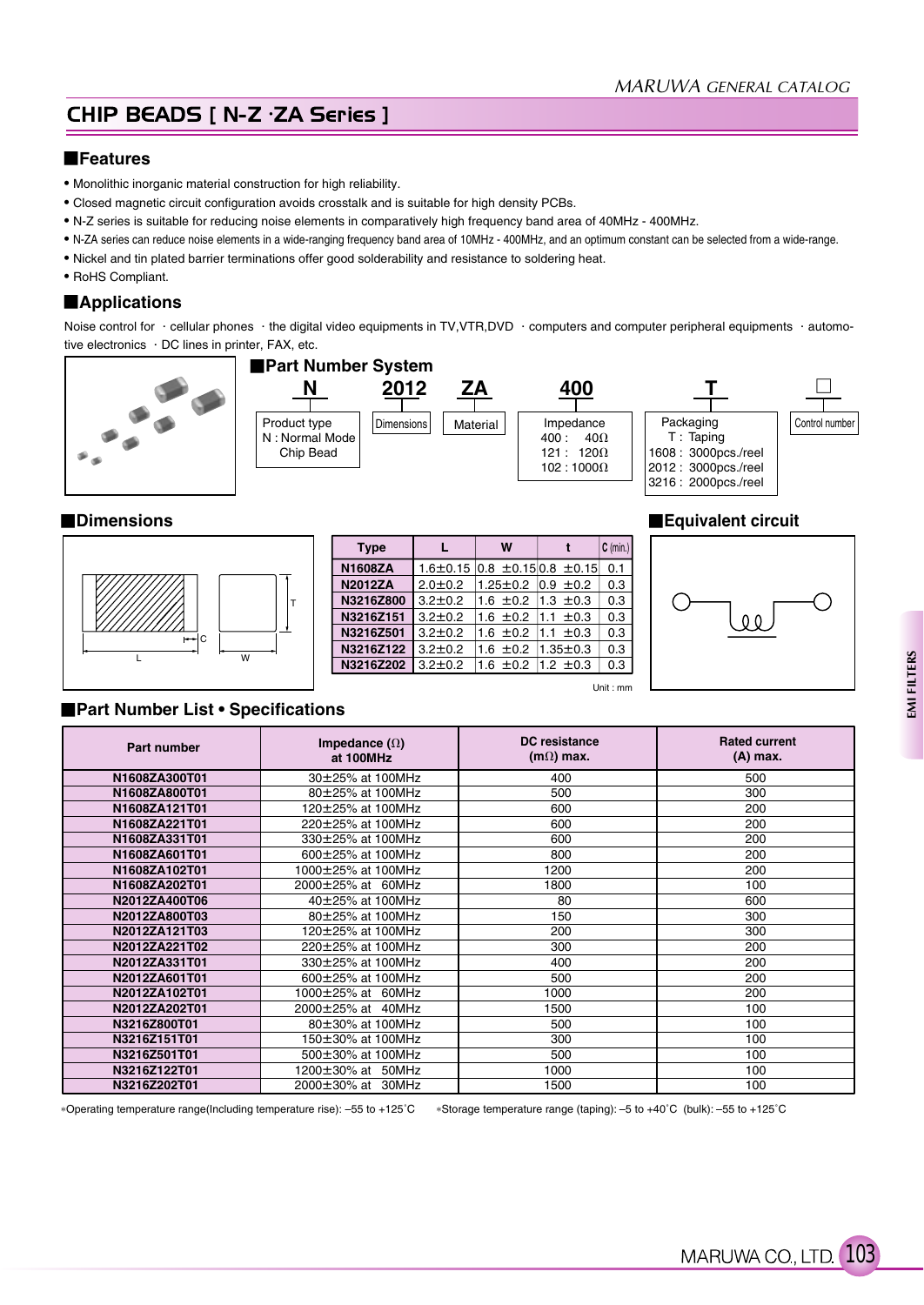# CHIP BEADS [ N-Z · ZA Series ]

## **Impedance vs. Frequency (Typ.)**



104 MARUWA CO., LTD.